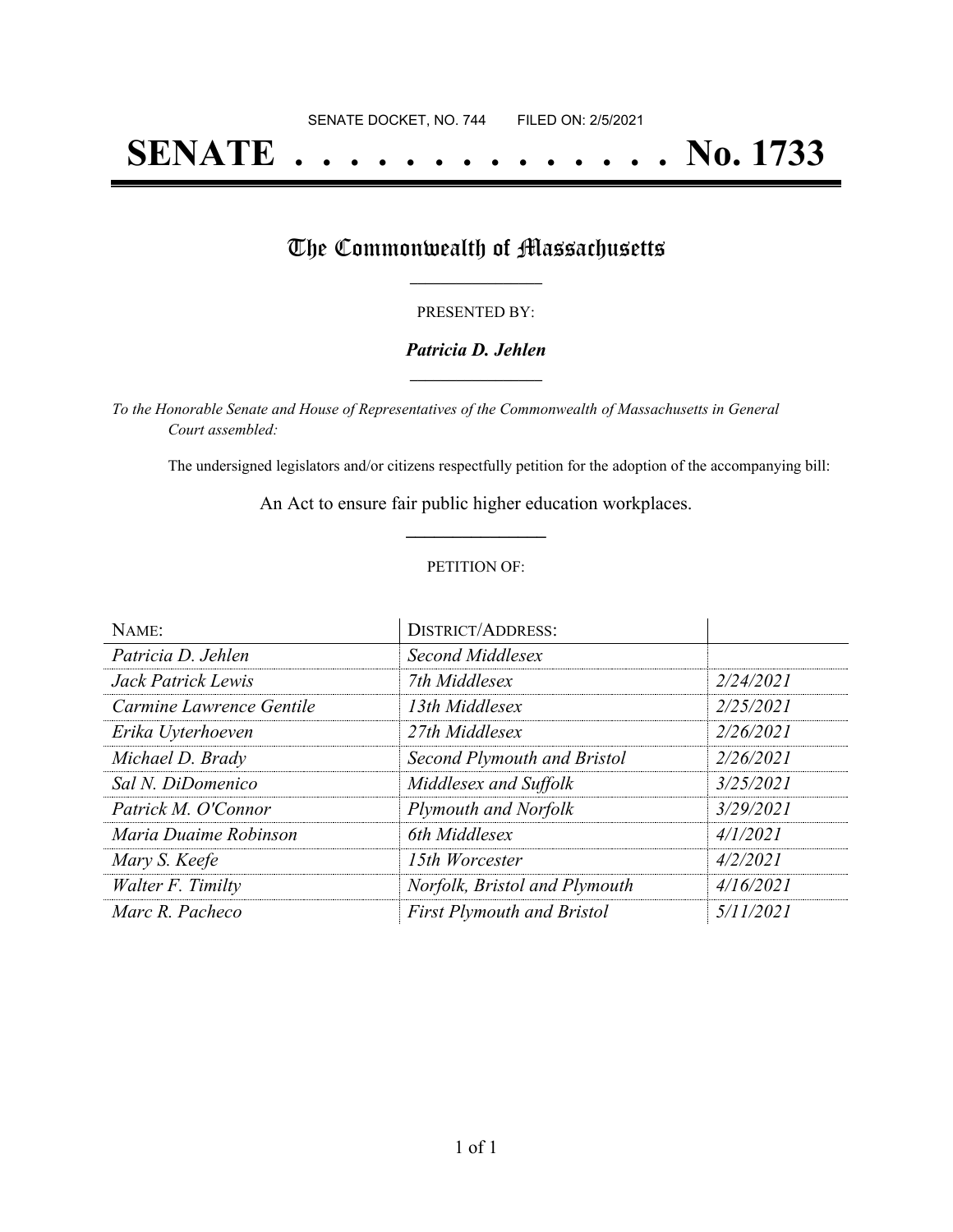#### SENATE DOCKET, NO. 744 FILED ON: 2/5/2021

## **SENATE . . . . . . . . . . . . . . No. 1733**

By Ms. Jehlen, a petition (accompanied by bill, Senate, No. 1733) of Patricia D. Jehlen, Jack Patrick Lewis, Carmine Lawrence Gentile, Erika Uyterhoeven and other members of the General Court for legislation to ensure fair public higher education workplaces. Public Service.

### The Commonwealth of Massachusetts

**In the One Hundred and Ninety-Second General Court (2021-2022) \_\_\_\_\_\_\_\_\_\_\_\_\_\_\_**

**\_\_\_\_\_\_\_\_\_\_\_\_\_\_\_**

An Act to ensure fair public higher education workplaces.

Be it enacted by the Senate and House of Representatives in General Court assembled, and by the authority *of the same, as follows:*

1 SECTION 1. Subsection (b) of section 7 of chapter 150E of the General Laws, as 2 appearing in the 2016 Official Edition, is hereby amended by striking the subsection in its 3 entirety and inserting in place thereof the following new subsection:-

 (b) The employer, other than the chief justice for administration and management, a county sheriff, the PCA quality home care workforce council, the alcoholic beverage control commission, or the state lottery commission, shall submit to the appropriate legislative body within thirty days after the date on which the agreement is executed by the parties, a request for an appropriation necessary to fund the cost items contained therein; provided, that if the general court is not in session at that time, such request shall be submitted at the next session thereof. If the appropriate legislative body duly rejects the request for an appropriation necessary to fund the cost items, such cost items shall be returned to the parties for further bargaining. The provisions of the preceding two sentences shall not apply to agreements reached by school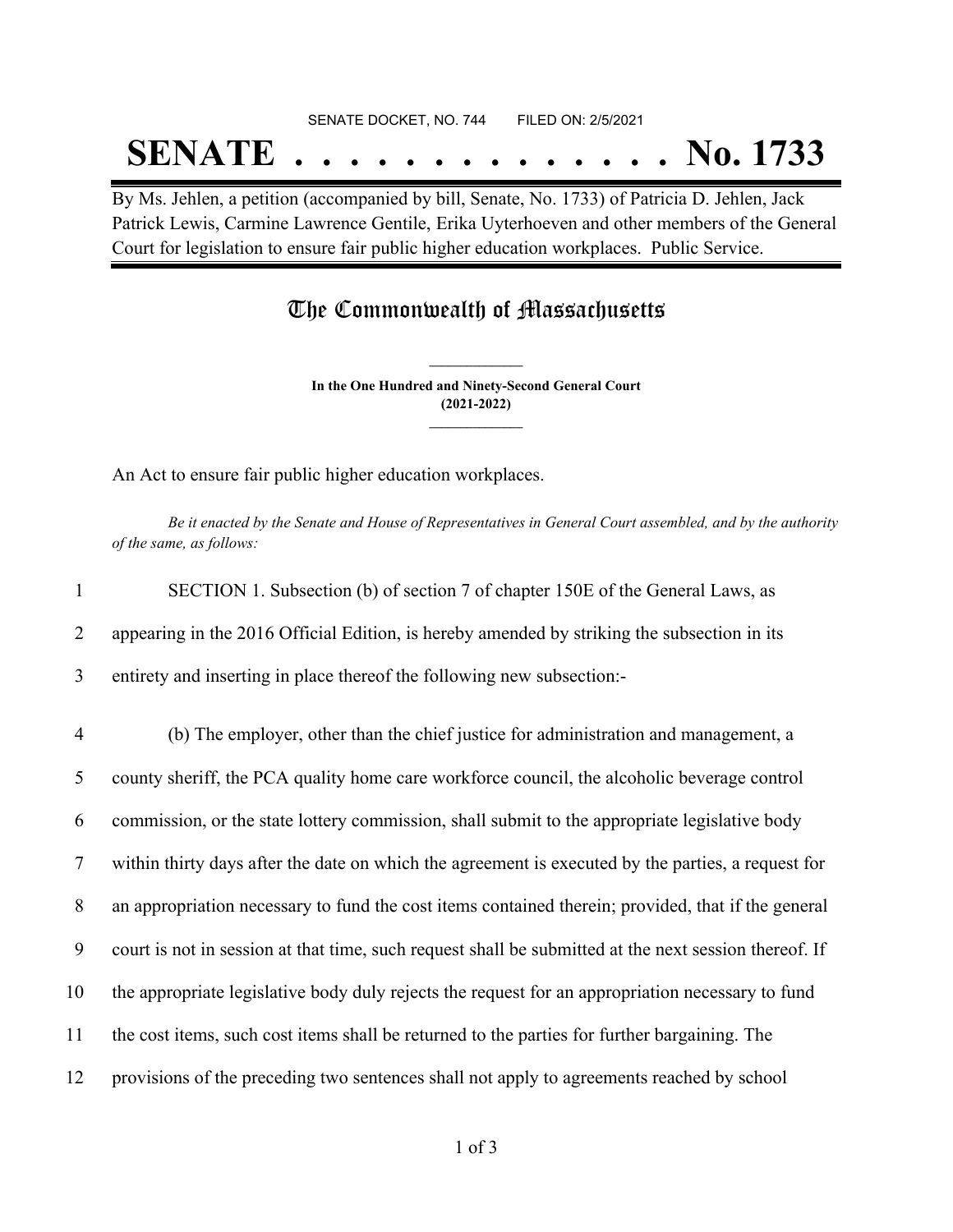committees in cities and towns in which the provisions of section thirty-four of chapter seventy- one are operative. For the board of higher education and the board of trustees of the University of Massachusetts, the provision of section seven I of chapter twenty-nine, or any other general or special law, rule or regulation, shall not preclude the employer from submitting an appropriation request directly to the general court pursuant to this section. SECTION 2. Subsection (c) of section 7 of said chapter 150E, as so appearing, is hereby amended by deleting the first sentence and inserting in place thereof the following sentence:- The provisions of this paragraph shall apply to the chief justice for administration and management, a county sheriff, the PCA quality home care workforce council, the department of early education and care with regard to bargaining with family child care providers, the alcoholic beverage control commission, Massachusetts Department of Transportation and the state lottery commission. SECTION 3. Section 5 of Chapter 32A, as appearing in the 2016 Official Edition, is amended by inserting the following in line 8 after the word "occurs;" the following:- provided, that any employee may elect to have commission health coverage to begin on the first day of employment; SECTION 4. Chapter 15A of the General Laws is hereby amended by inserting after section 19E the following new section:- 19F. Notwithstanding any general or special law, rule or regulation to the contrary, full-time and part-time faculty and staff at a public institution of higher education, as set forth in

section 5 of this chapter, their spouses and their dependent children shall be eligible for a tuition